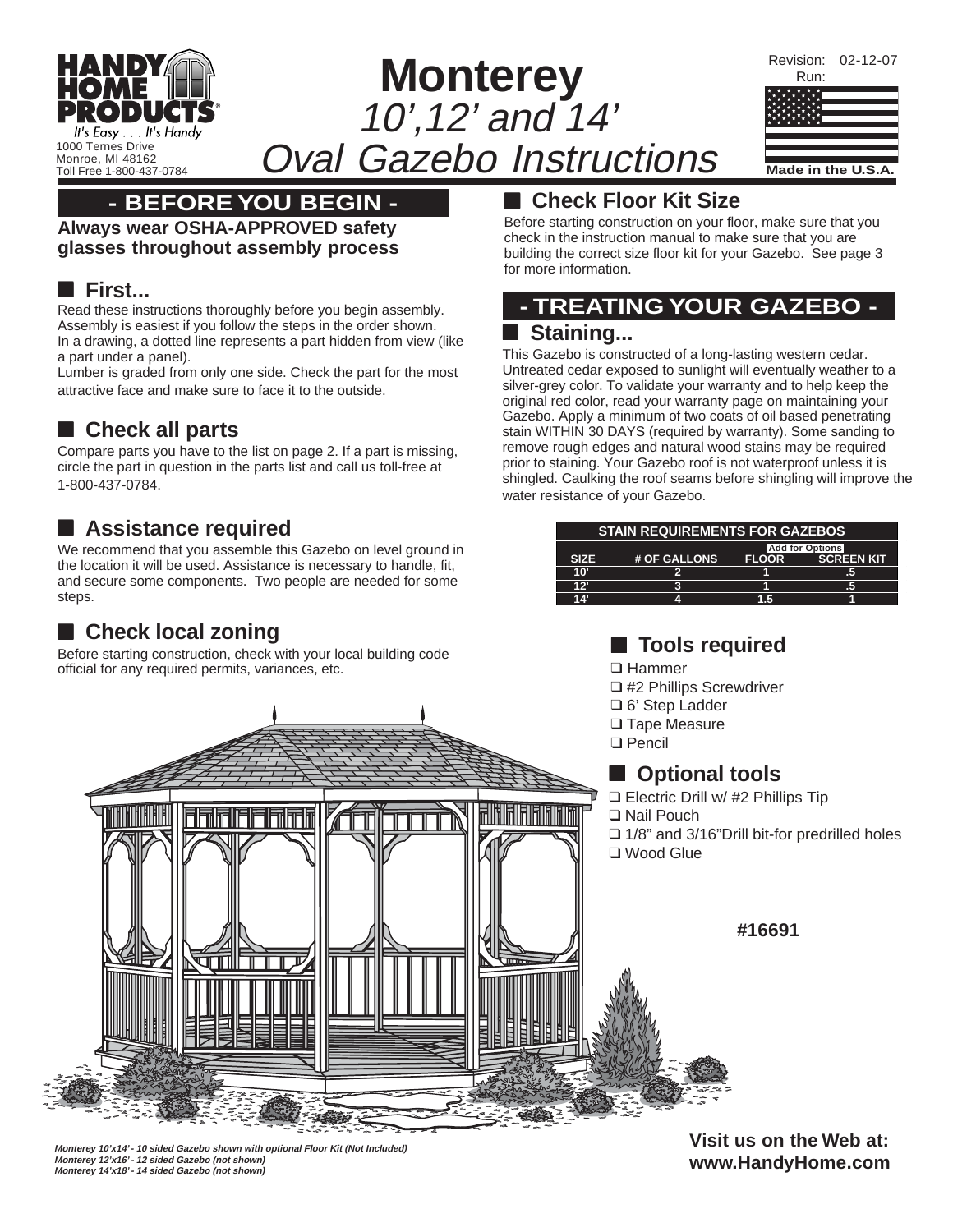

# **Monterey 10', 12' and 14' Gazebo**

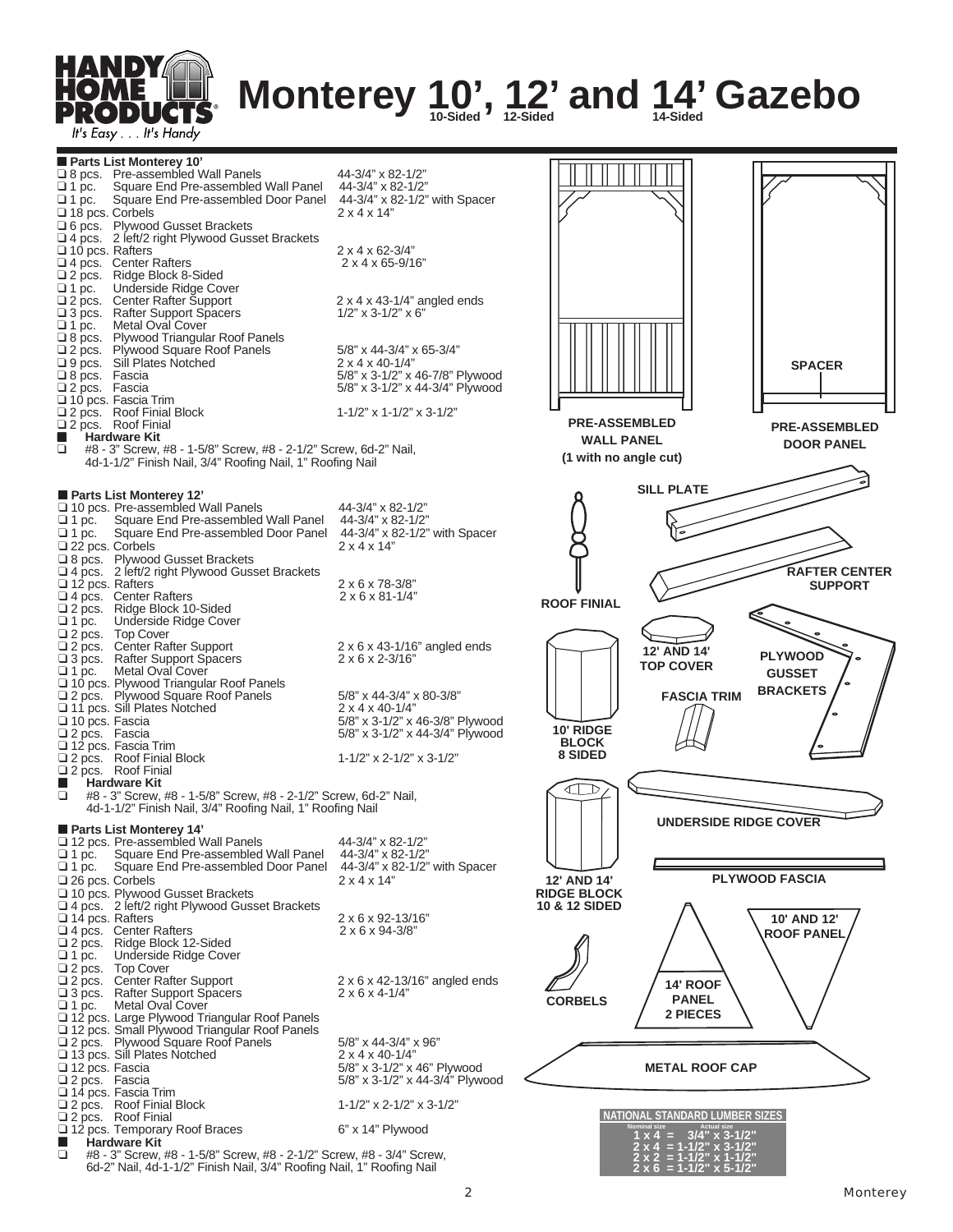# **YOU MUST BUILD YOUR GAZEBO ON A FLOOR SYSTEM.**

#### **SITE PREPARATION**

- **•** Site must be properly leveled.
- **•** Site should have natural drainage to eliminate puddling under and around the building.
- **•** Site should be covered with plastic film to discourage grass growth under the building and to serve as a vapor barrier.

#### **Before assembling your gazebo, you must first construct a floor system. You can:**

**A.** Purchase our optional pre-cut Floor Kit. Follow instructions included with optional floor kit.

**B.** Purchase materials to cut and build your own wooden floor.

NOTE: Our Precut Floor Kits have been designed for normal residential use. It is characteristic for the floor panels to deflect (flex) during normal use. If you intend to store very heavy objects in your Gazebo, you may want to consider adding floor joists to reduce the span.

#### **OR**

**C.** Install a 4" concrete slab floor system.

#### **IF USING CONCRETE SLAB FLOOR SYSTEM**

**•** Construct 4" Concrete Slab Floor System.

**•** Upon completion of above steps, proceed to Step #2: Assembling Wall Panels.







Concrete Slab Floor System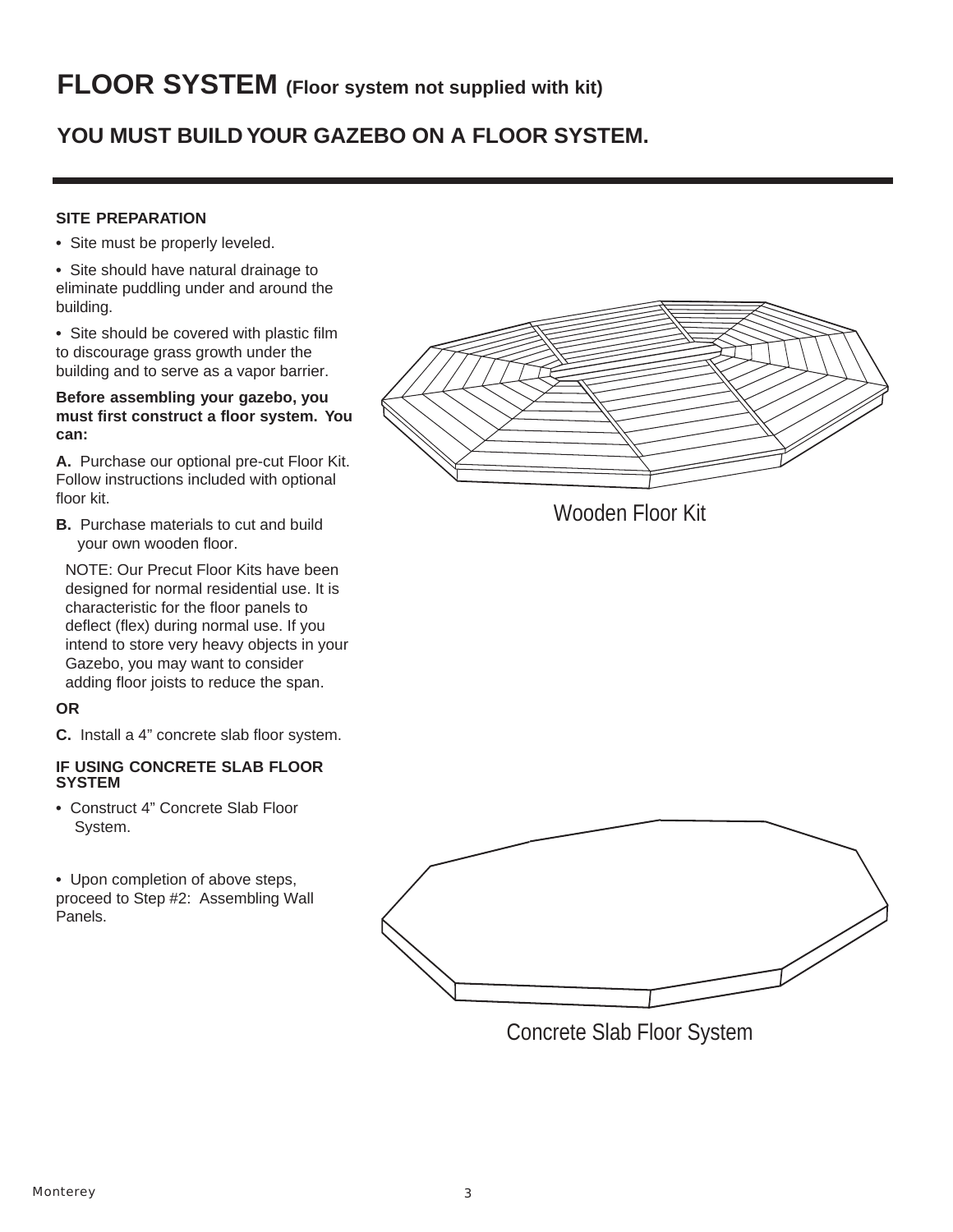

# **WOOD FLOOR SITE PREPARATION**

It is important to have a solid, flat and level foundation for your Gazebo. Carefully consider the recommendations listed below prior to creating your foundation.

#### **Wood Floor Dimensions**

#### **LEVEL GROUND INSTALLATION**

Remove dirt to allow for Floor Base Plate. Shim outside of frame corners as needed. Follow local codes for anchoring requirement or see local home center for recommendation.

#### **UNEVEN GROUND INSTALLATION**

Use treated 4 x 4 posts or concrete piers on each corner and in center of deck. Hole depth will vary according to local building codes. Cut center post 1-1/2" shorter to allow for Base Plate as shown in **Fig.1**. Nail or screw Deck to top of 4 x 4 posts. Use Simpson Tie or similar for each Concrete pier. See local home center.

#### **HARD SURFACE INSTALLATION**

Do Not Use the Base Plate in our Floor Kit for Hard Surfaces. Measurements given on the illustration are 1-1/2" larger than the outside dimensions of the Gazebo. You may choose to make your own floor larger than the dimensions given. **Step 6 page 12 shows you how to anchor your gazebo.**

**(Anchor Hardware not included in Kit.)**







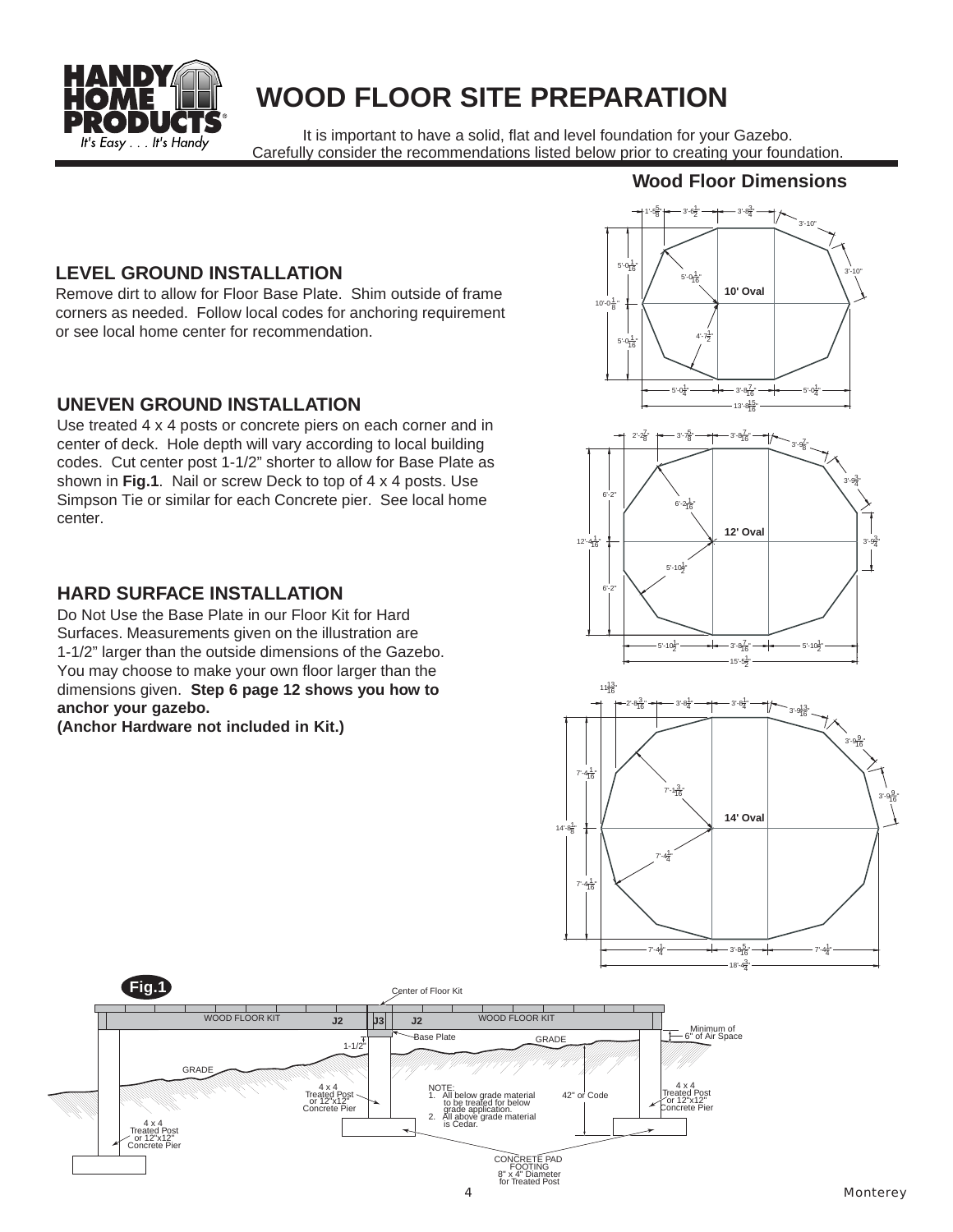

# **CONCRETE SLAB SITE PREPARATION**

It is important to have a solid, flat and level foundation for your Gazebo. Carefully consider the recommendations listed below prior to creating your foundation.

#### **CONCRETE SLAB OR HARD SURFACE INSTALLATION**

Measurements given on the **Fig. 1** Concrete Slab Dimensions illustration are 1-1/2" larger than the outside dimensions of the Gazebo. You may choose to make your concrete slab larger than the dimensions given. **Step 6 shows you how to anchor your gazebo. (Hardware not included in Kit.)**

Dig out 4" of ground for concrete and 4" for sand/gravel (per local code) so it is level. Finish digging 12" wide by 12" deep (per local code) continuous footing around the perimeter of the pad. Use wood forms around the perimeter of gazebo foundation area. Use rebar as needed. Pour concrete and make sure all points of the concrete top are level and see **Fig 2**.



 $18'-4\frac{3}{4}$ 

4"

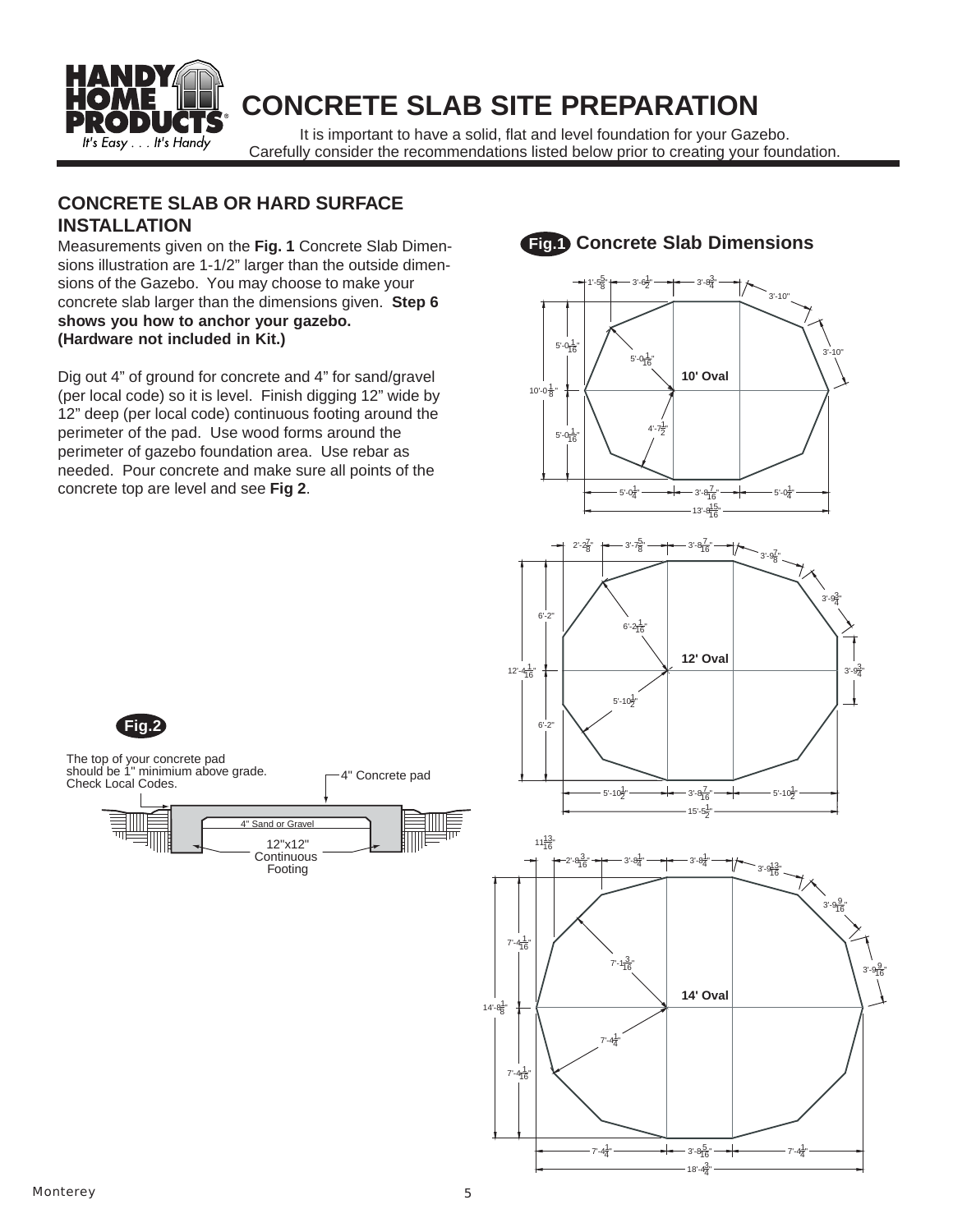2 **ASSEMBLING WALL PANELS PARTS LIST 10' GAZEBO**

- □ 8 pcs. Pre-assembled Wall Panels<br>□ 1 pcs. Pre-assembled Square end
	-
- ❑ 1 pcs. Pre-assembled Square end Wall Panel Pre-assembled Square end Door Panel

# ❑ 12 pcs. Pre-assembled Wall Panels

**PARTS LIST 14' GAZEBO**

- ❑ 1 pcs. Pre-assembled Square end Wall Panel Pre-assembled Square end Door Panel
- **PARTS LIST 12' GAZEBO**
- □ 10 pcs. Pre-assembled Wall Panels<br>□ 1 pcs. Pre-assembled Square end
- ❑ 1 pcs. Pre-assembled Square end Wall Panel Pre-assembled Square end Door Panel



**2-A:** Select either desired Door location and position Wall Panels on ground around foundation as shown in **Fig. 2-A**.

If you are constructing the **12' Gazebo,** please allow for two additional wall sections when laying out your walls.

If you are constructing the **14' Gazebo,** please allow for four additional wall sections when laying out your walls.

**NOTE: Wall Panels with beveled edges. The widest bevel will face the ground and is the outside of the Gazebo wall as shown in Fig. 1.**

**2-B:** Stand up two adjoining Wall Panels and attach them together using five 3" screws as shown in illustration **2-B**. **HINT: Start at the Top and work Down to the Bottom of Panel**. Make sure that the two Wall Panels are flush at the top as shown in **Fig. 2**. Connect all Wall Panels in this same manner, making sure not to remove the Door spacer at this time.

**Note: Use wood glue (not included) between Wall Panels for added strength.**

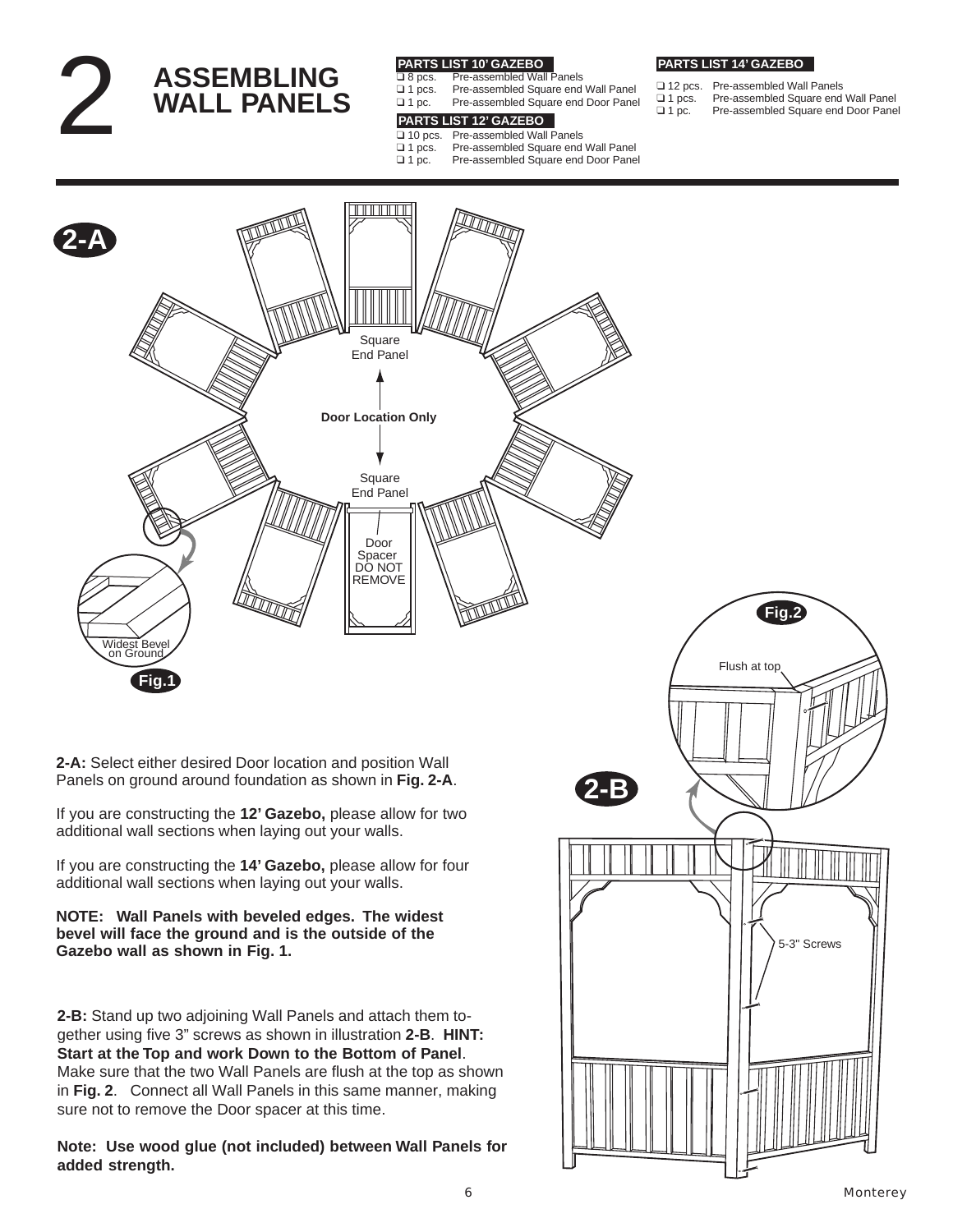# 3 INSTALLING<br>3 GUSSET<br>BRACKETS **GUSSET BRACKETS**

#### **PARTS LIST 10' GAZEBO**

❑ 6 pcs. Plywood Gusset Brackets ❑ 4 pcs. 2 left and 2 Right Gussets

#### **PARTS LIST 12' GAZEBO**

❑ 8 pcs. Plywood Gusset Bracket ❑ 4 pcs. 2 left and 2 Right Gussets

#### **PARTS LIST 14' GAZEBO**

❑ 10 pcs. Plywood Gusset Bracket ❑ 4 pcs. 2 left and 2 Right Gussets

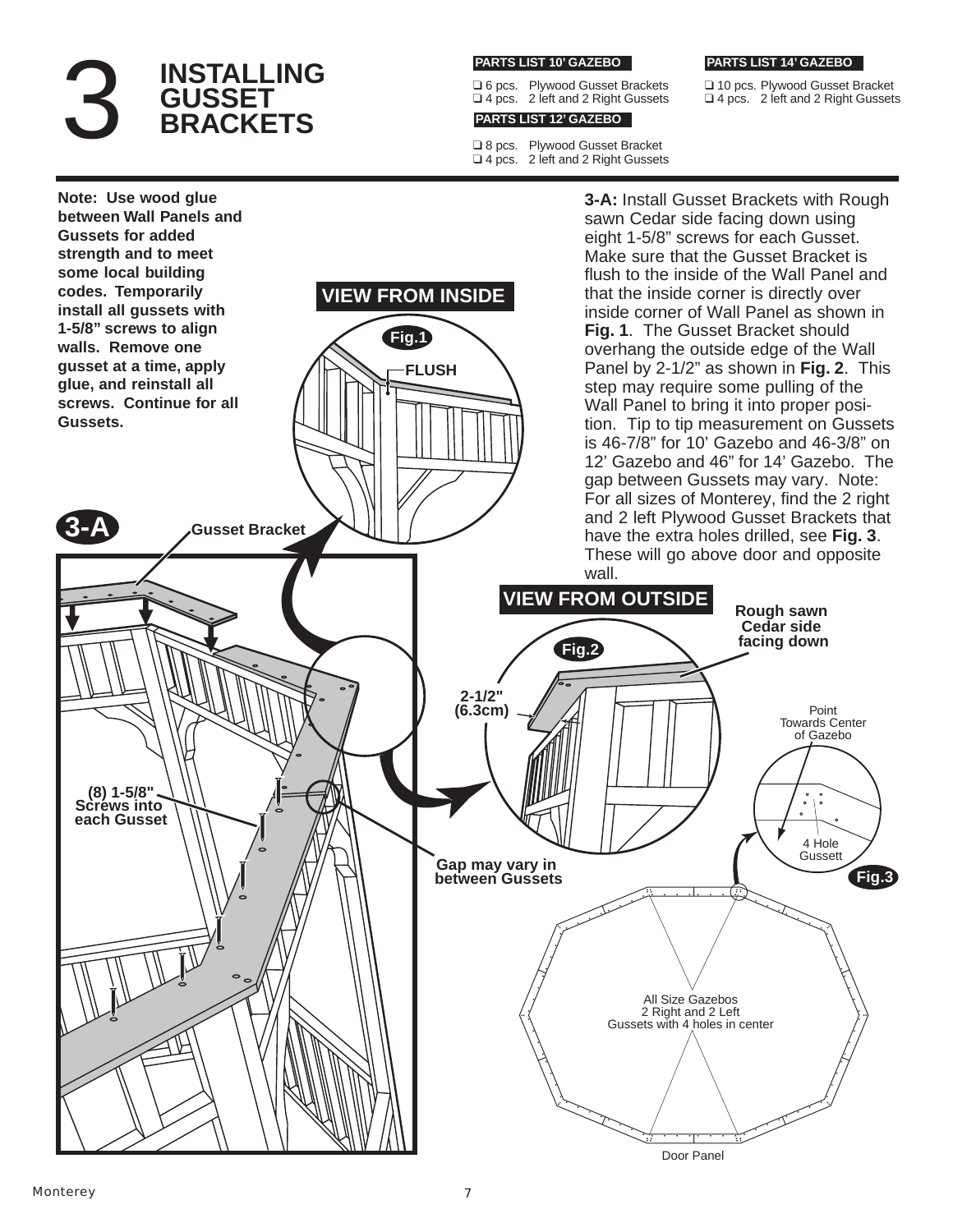

 $\overline{\square}$  2 pcs. Center Rafter Support  $\overline{\square}$  2 x 4 x 42-<sup>13</sup>/16"<br> $\overline{\square}$  3 pcs. Center Spacer 2 x 6 x 4-<sup>1</sup>/4"<br> $\overline{\square}$  2 pcs. Hollow Ridge Block 12 sided 2 x 4 x 42- $\frac{13}{16}$ "<br>2 x 6 x 4- $\frac{1}{4}$ " **PARTS LIST 14' GAZEBO**

**10' Assembly**





**12' Assembly**



**4-A: 10' Gazebo** - Layout Center Rafter Support (angled) and Center Support Spacers equally as shown. Use (2) 3" screws staggered as shown into each spacer. Install 2 solid ridge blocks as shown with 3" screws. Note: Keep Predrilled holes in Ridge Block to Bottom.

? x 4 x 43-'/4"<br>/2" x 3-<sup>1</sup>/2" x 6  $1/2$ " x 6"

- '/16"<br>/16"



**4-A: 12' Gazebo** - Layout Center Rafter Support (angled) and Center Support Spacers equally as shown. Use (2) 3" screws into each spacer as shown. Install Hollow Ridge Blocks as shown with 3" Screws and keep flush to bottom.



**4-A: 14' Gazebo** - Layout Center Rafter Support (angled) and Center Support Spacers equally as shown. Use (2) 3" screws into each spacer as shown. Install Hollow Ridge Blocks as shown with 3" Screws and keep flush to bottom.



**14' Assembly**



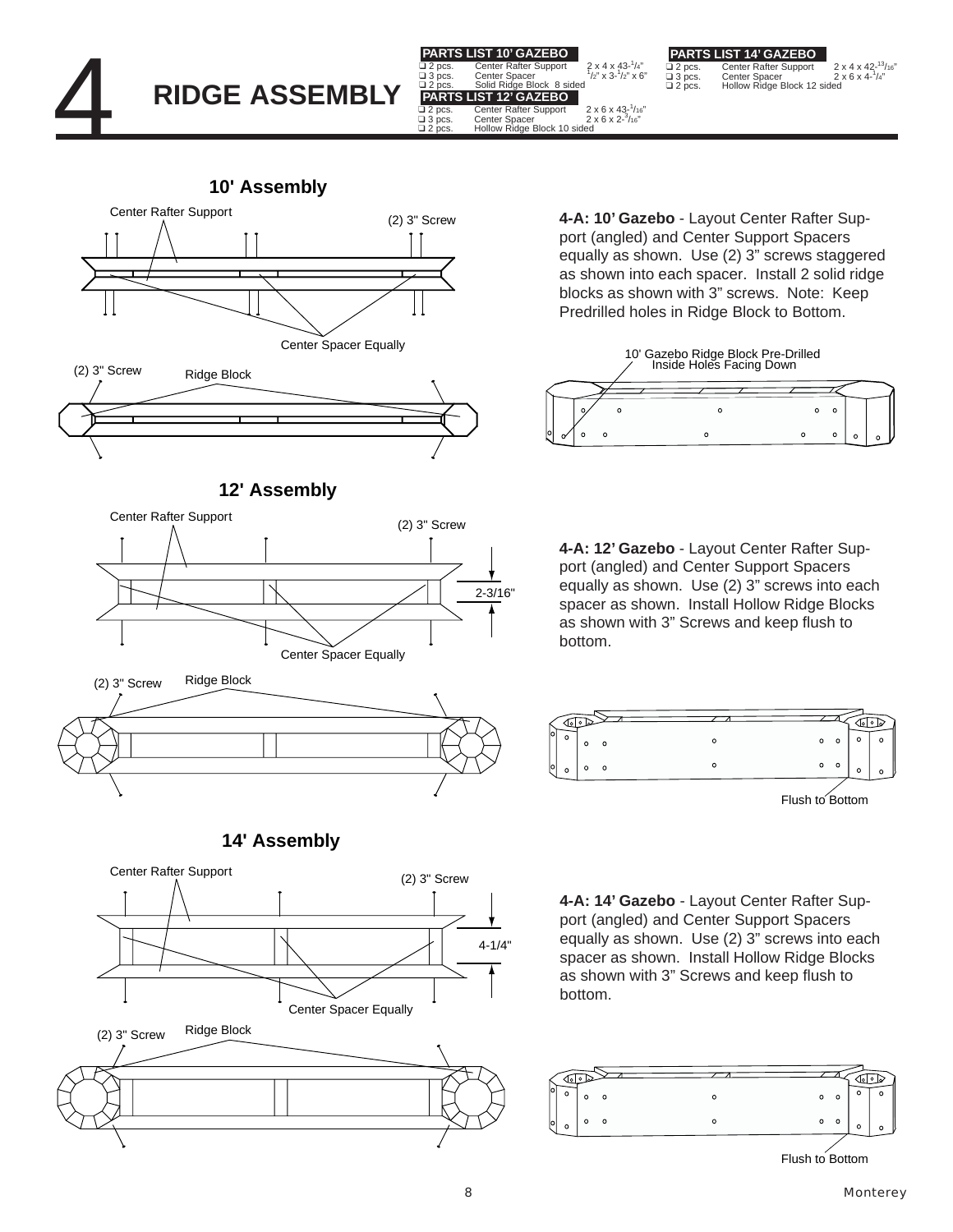# 5 **ERECTING RAFTERS**

**PARTS LIST 10' GAZEBO**

❑ 10 pcs. Rafters 2x4x62-3/4" ❑ 4 pcs. Center Rafters 2x4x65-9/16"

- ❑ 1 pc. Ridge Assembly from 4A
- **PARTS LIST 12' GAZEBO**

**PARTS LIST 14' GAZEBO**

❑ 14 pcs. Rafters 2x6x92-13/16" ❑ 4 pcs. Center Rafters 2x6x94-3/8" Ridge Assembly from 4A

❑ 12 pcs. Rafters 2x6x78-3/8"

❑ 4 pcs. Center Rafters 2x6x81-1/4"

Ridge Assembly from 4A

**5-A:** Attach rafters 1, 2, 3, 4 to Ridge assembly first. Follow securing method as in **Step 5-B or 5-C**. Set assembly on Gussets and attach with 3" screws as in **Step 5-D, Fig. 2**. Keep the center on these rafters 44-3/4" apart at the top and bottom. In windy conditions, have a second person hold this assembly in place until rafters 5 and 6 are installed. Layout and attach remaining rafters according to 5-A for easier assembly. Install the required rafters in the same manner for 12' and 14' model gazebos.

#### **NOTE: Adjust Wall corners in or out to fit.**



If you are assembling a 12' or 14' Gazebo, please begin with step 5-C, if you are assembling a 10' Gazebo, please go to step 5-B. Note: step 5-B and 5-C only shows the method for securing rafter to ridge assembly, follow step 5-A for proper assembly.



Monterey 9 this time.two 3" screws through the bottom predrilled holes in Ridge Block into Rafter. With help, place this assembly on top of Gazebo Gussets where indicated. Please follow step 5-D at

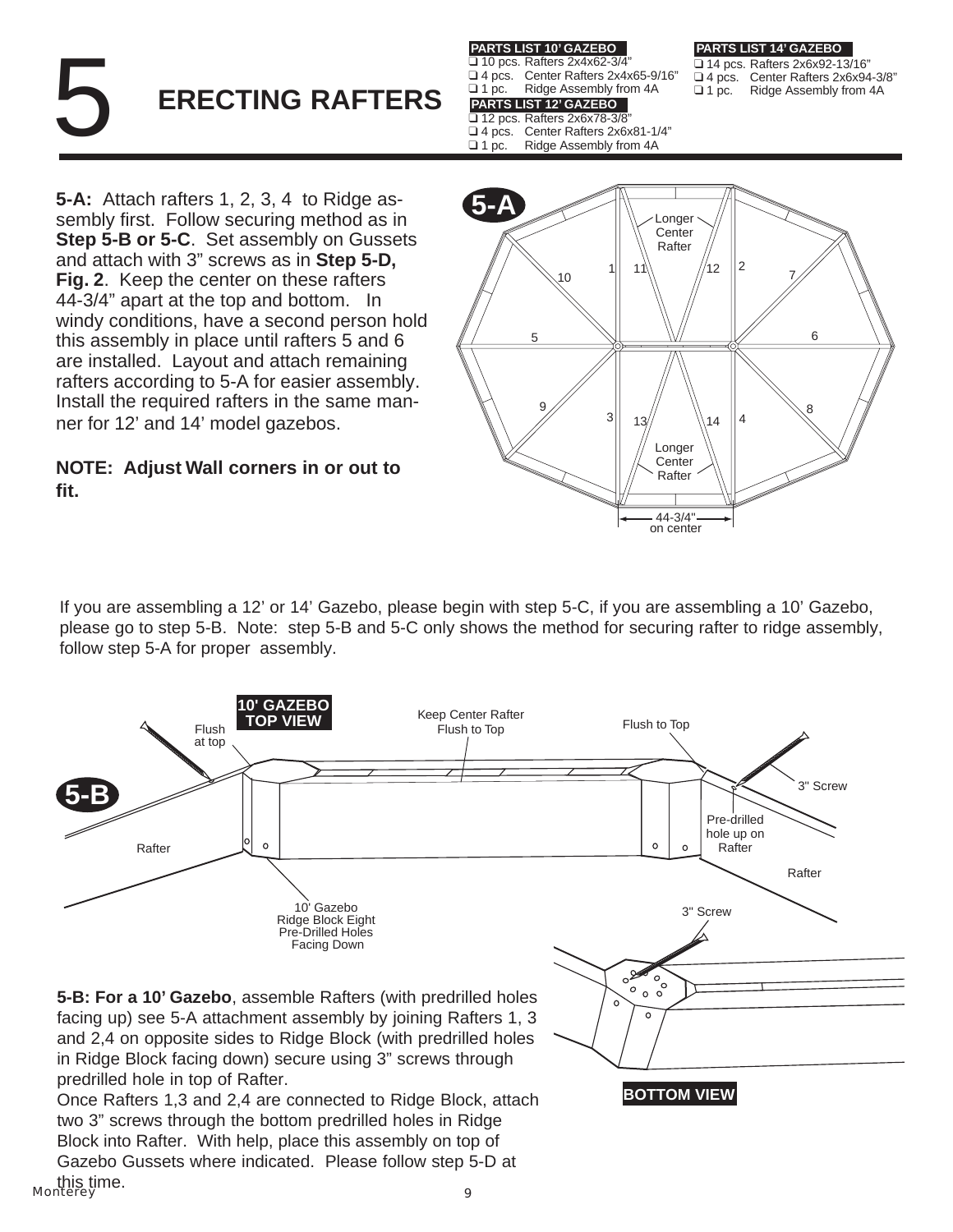# 5 **ERECTING RAFTERS CONTINUED**

**5-C: For 12' and 14' Gazebo**, assemble Rafters by joining Rafters 1,3 and 2,4 on opposite sides to Ridge Block using 3" screws through predrilled holes in center of Hollow Ridge Block. Leave a 1/2" overhang between the top and bottom of the rafter and the Ridge block.

Once Rafters 1,3 and 2,4 are connected to Ridge Block, carefully turn over and attach 3" screws through predrilled holes in Ridge Block into Rafter. With help, place this assembly on top of Gazebo Gussets where indicated. Please follow step 5-D at this time.



**5-D:** Attach Rafters 1, 2, 3,4 by inserting 3" Screws through Gusset Bracket, as shown in **5-D Fig. 2,** while holding Rafter in position. Attach remaining rafters (See 5-A) with 3" screws through Gusset Bracket first then install 3" Screws through top of Rafter into Ridge Assembly as shown in **Fig. 1** and as in **5-B** or **5-C**. Once all Rafters are in place, make sure (2) 3" screws are connecting Rafters from each end.

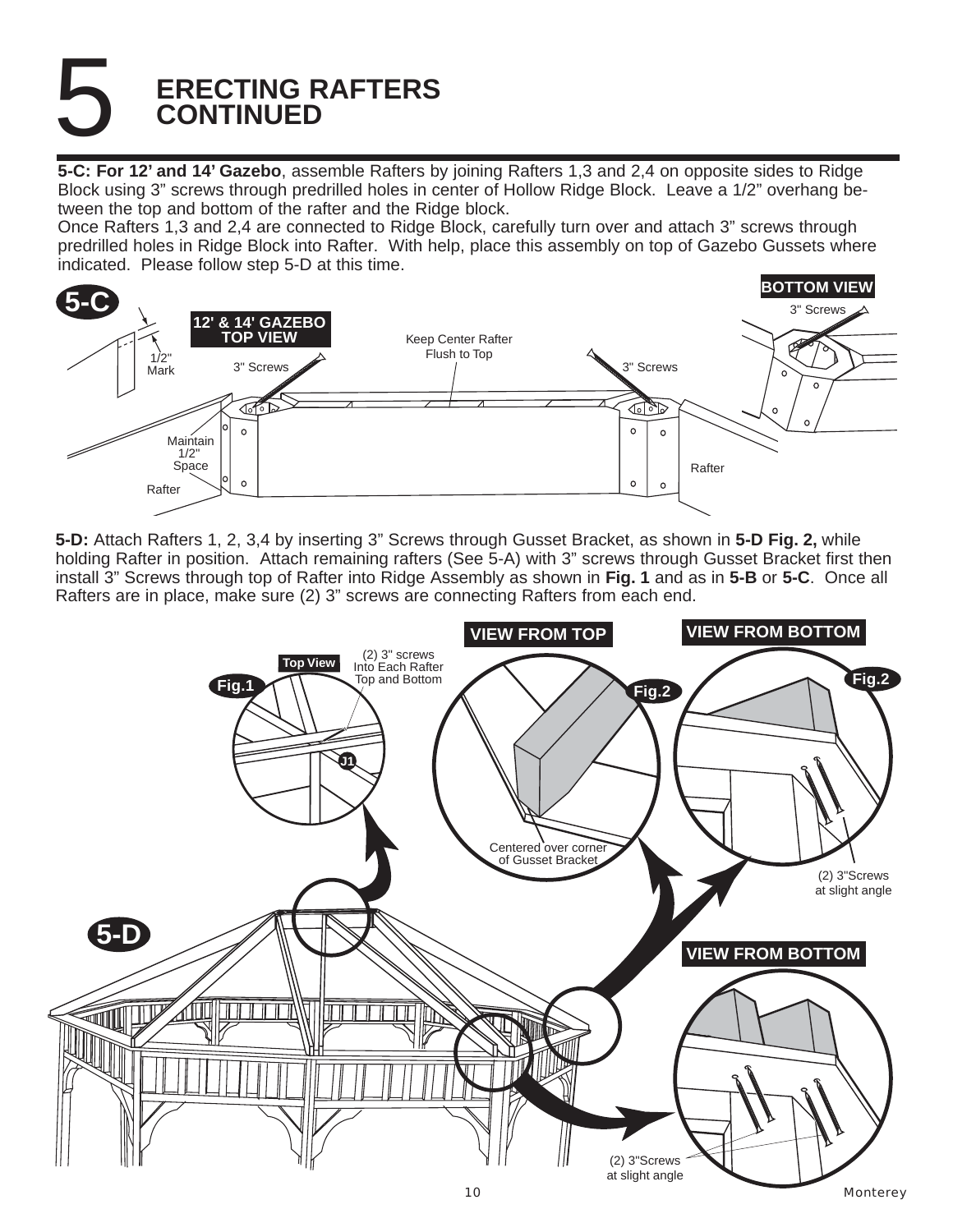

**5-E:** Attach Underside Ridge Cover to ridge with (6) 1-5/8" screws as shown in **Fig. 1**. **For 12' and 14' Gazebos**, attach Top Covers to top of Hollow Ridge Block with (4) 1-5/8" screws as in **Fig.2**.



**5-F:** Add Roof Finial Block to top as shown with 3" screws . Use predrilled holes to keep from splitting.

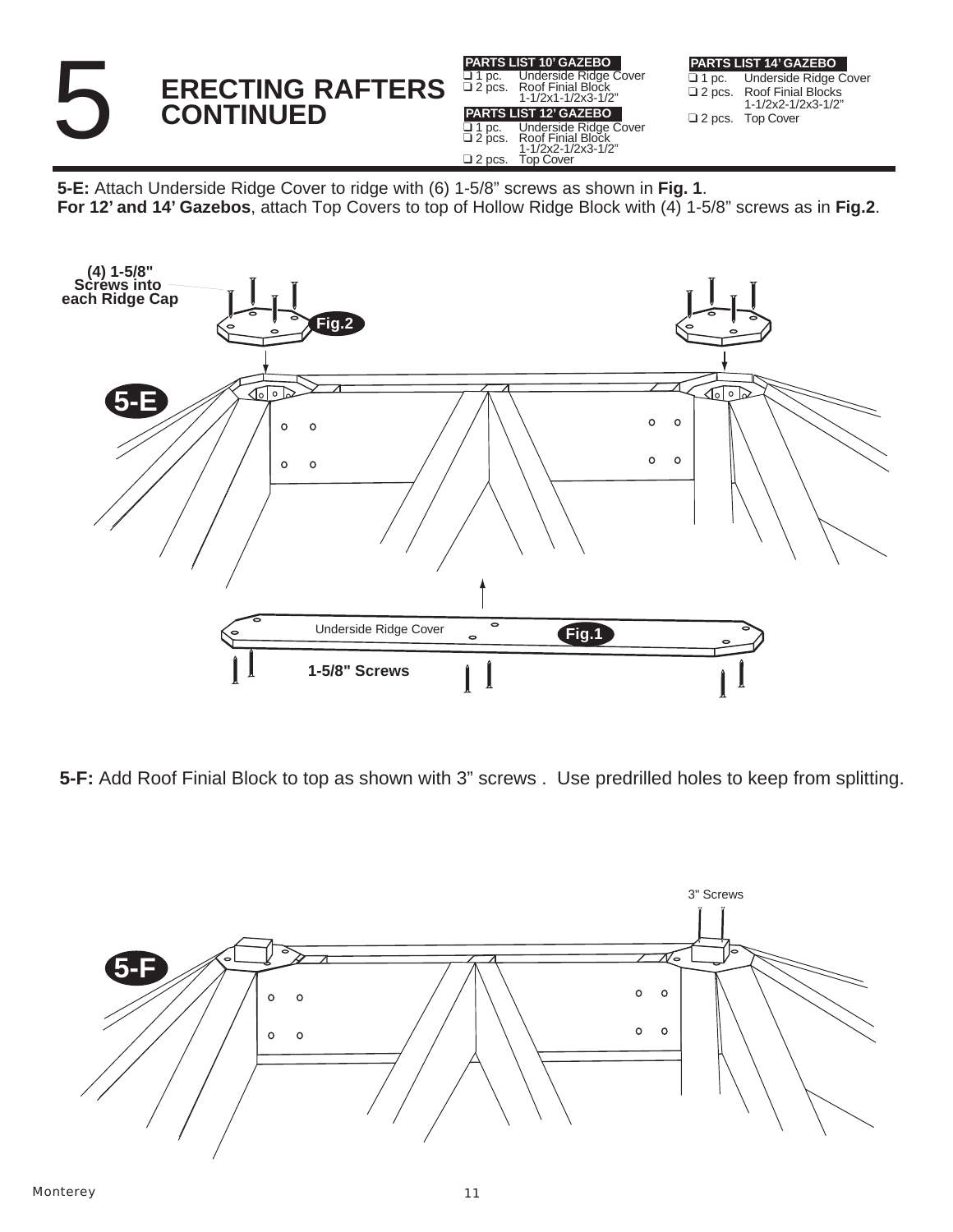❑ Assembled Side Wall and Rafters ❑ Anchor or Brackets and Screws (Not included in Kit) **PARTS LIST**

**ANCHORING ON WOOD FLOOR OR WOOD DECK**

> 3" Screws Predrill holes with 1/8" bit

**VIEW FROM OUTSIDE**

# 6 **Check with our local Building Code Department for any variances.**

**ANCHORING**

**GAZEBO**

**6-A:** Anchor to wood floor by predrilling holes and installing two 3" screws at an angle through corner post into wood floor as shown in **Fig. 1.** There should be equal distance between outside of Gazebo and outside edge of floor all around Gazebo as shown in **Fig. 1**.



#### **OPTIONAL ANCHORING**

Install a 2" 90 degree metal angle bracket (available at most Home Centers and hardware stores) inside each corner post, using a cement anchor, and affixing it to the base with 1-1/4" screws into the post as shown in **Fig. 2**.

Local building departments require some sort of anchoring system to meet wind requirements. We recommend Simpson HD2A (available at most Home Centers and hardware stores) or similar for a anchor as shown in **Fig. 3**. You will also need (2) 1/2"x3" bolts (not included) with a rating of 500 lbs. of tension or greater each bolt, (2) washers and nuts also for the wall to anchor connection. Also you will need a Simpson 1/2" or 5/8" Wedge-All anchor, Titen Hd or similar (available at most Home Centers and hardware stores) for the anchor to concrete connection. If you have a wood floor you would need a 12" long Wedge-All and a 6" long for a Concrete slab. Anchors need to be imbedded at least 4-1/2" into concrete.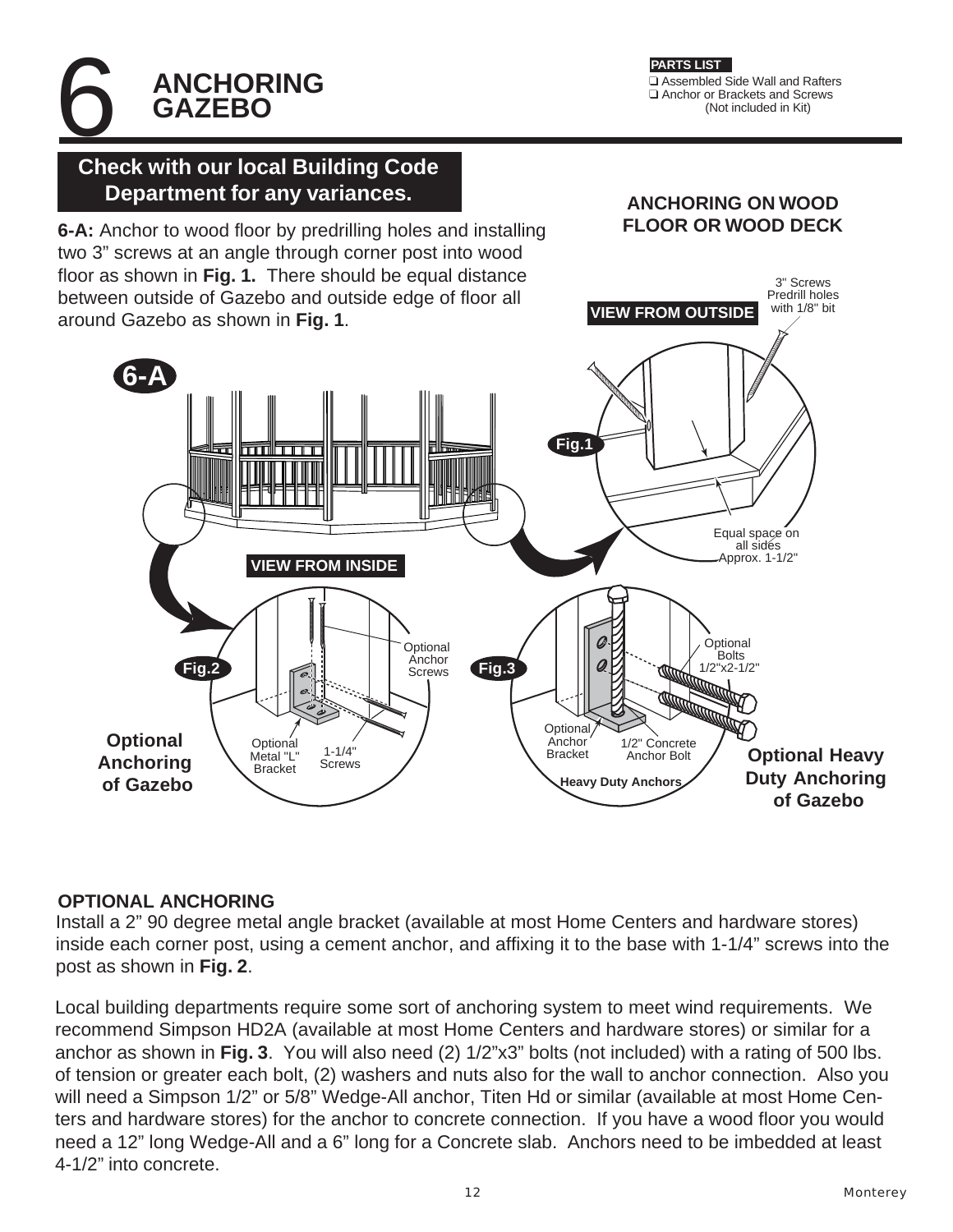# **INSTALLING ROOF PANELS FOR 10' & 12' GAZEBO** \* For 14' Models, continue with next page.

**PARTS LIST 10' GAZEBO**

❑ 8 pcs. Plywood Triangular Roof Panels ❑ 2 pcs. Plywood Square Roof Panels

#### **PARTS LIST 12' GAZEBO**

❑ 10 pcs. Plywood Triangular Roof Panels ❑ 2 pcs. Plywood Square Roof Panels



**7-A:** When installing the Roof Panels, the rough sawn cedar side should be facing to the inside of your Gazebo. Along each Rafter, place a mark 3/4" in on each Rafter to help center Roof Panels as shown in **Fig. 1** and **Fig. 2**. Set first Roof Panel in place on top of Rafters, making top of Roof Panels line up where Rafter and Ridge Block meet and nail with one 2" nail at the top of Roof Panel. Once top is nailed, make sure Roof Panel at bottom is centered between 3/4" marks on both Rafters. Panel should overhang about 1". Once Roof panel is aligned nail with two 2" nails at bottom corners. Go to step 7-B.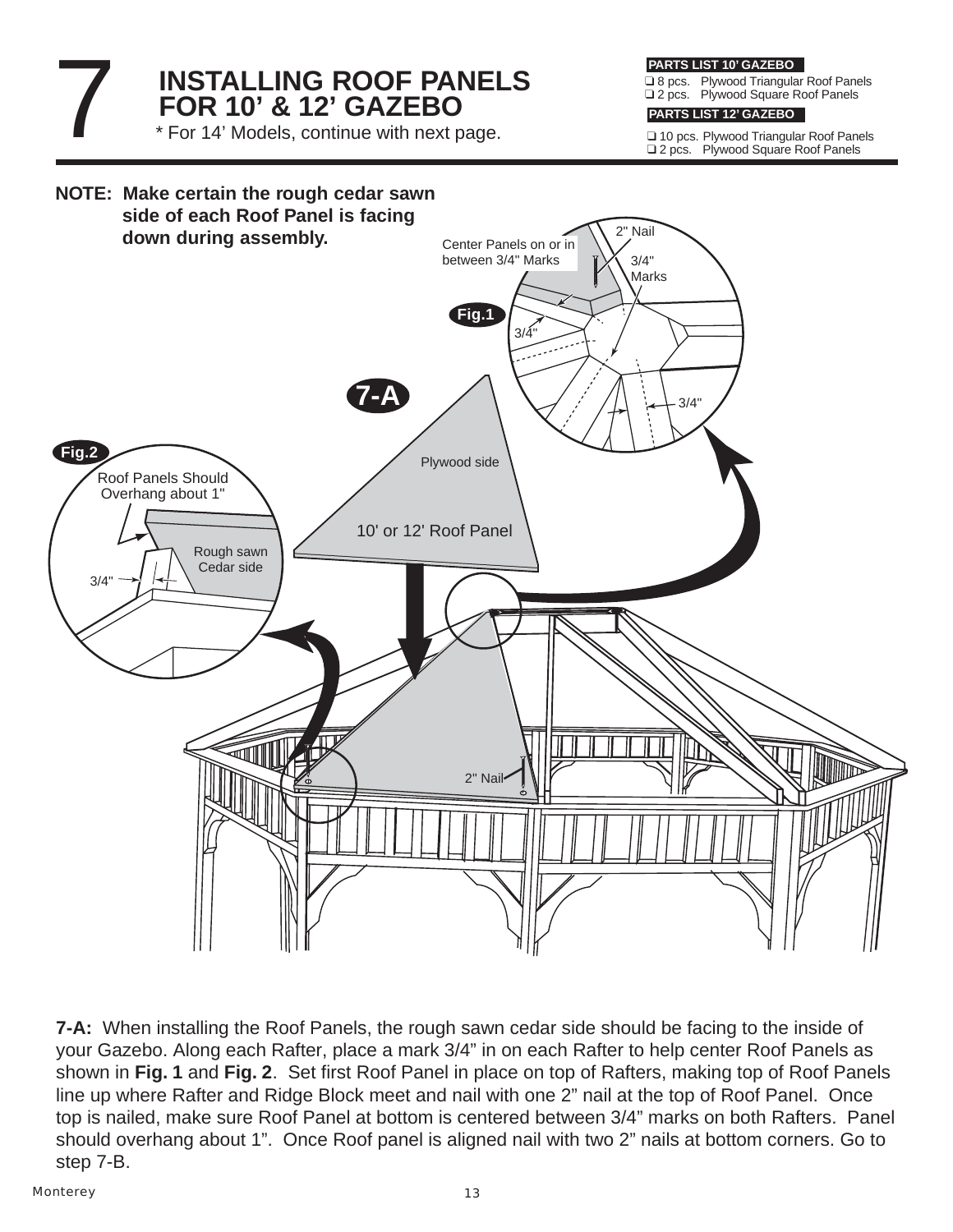# **INSTALLING ROOF PANELS FOR 14' GAZEBO ONLY**

**PARTS LIST 14' GAZEBO**

❑ 12 pcs. Plywood Triangular Roof Panels Small ❑ 12 pcs. Plywood Triangular Roof Panels Large ❑ 12 pcs. Temporary Brace 6"x14" ❑ 2 pcs. Plywood Square Roof Panels

\* For 10' and 12' Models, continue with next page.

**NOTE: Make certain the rough sawn cedar side of each Roof Panel is facing down during assembly.**



**7-A:** Place small and large roof panel pieces as shown in **Fig. 1** with Plywood side up. Place 6x14" temporary brace between 2 pieces and attach with (6) 3/4" screws. When installing the Roof Panels, the rough sawn cedar side should be facing to the inside of your Gazebo. Along each Rafter, place a mark 3/4" in on each Rafter to help center Roof Panels as shown in **Fig. 2** and **Fig. 3**. Next mark, on cedar side, all Roof Panels 1" from bottom as shown in **Fig. 3**. Set first Roof Panel in place on top of Rafters, making Bottom 1" mark of Roof Panels line at Rafter ends and nail with one 2" nail at each corner of Roof Panel. Once bottom is nailed, make sure Roof Panel at top is centered between 3/4" marks on both Rafters. Once Roof panel is aligned, nail with one 2" nail at top corner.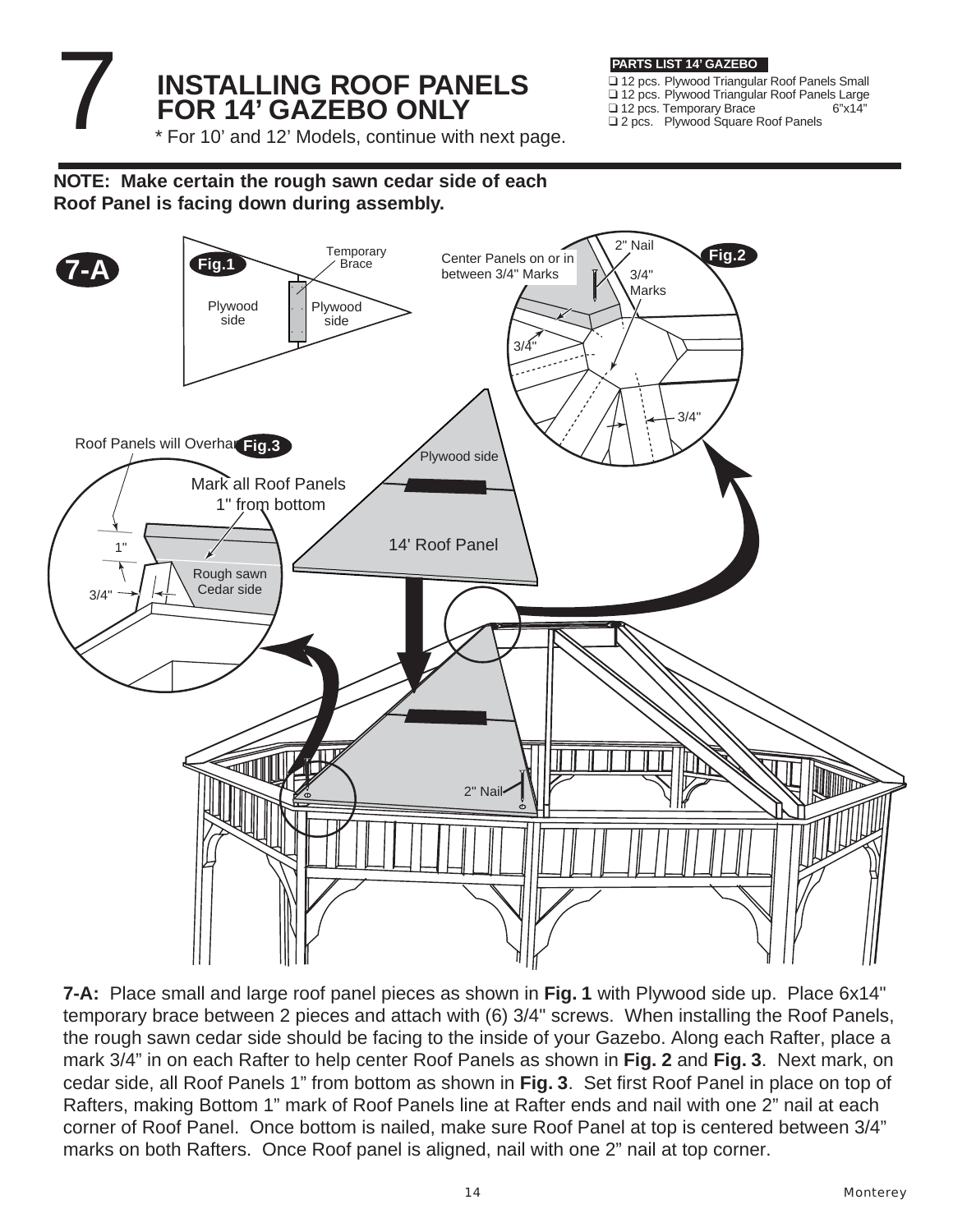# 7 **INSTALLING ROOF PANELS CONTINUED**

**7-B**



**7-B:** Follow the same steps as in **7-A** to install all remaining Roof Panels, **only temporarily nailing in place**. Once all Roof Panels are in place and fit properly on your Gazebo, then nail every 8" with 2" nails. 10' model has ten Roof Panels, 12' model has twelve Roof Panels and 14' has fourteen Roof Panels. **For 14' Gazebo models, remove temporary brace when all roof panels are in place and secured with 2" nails every 8".**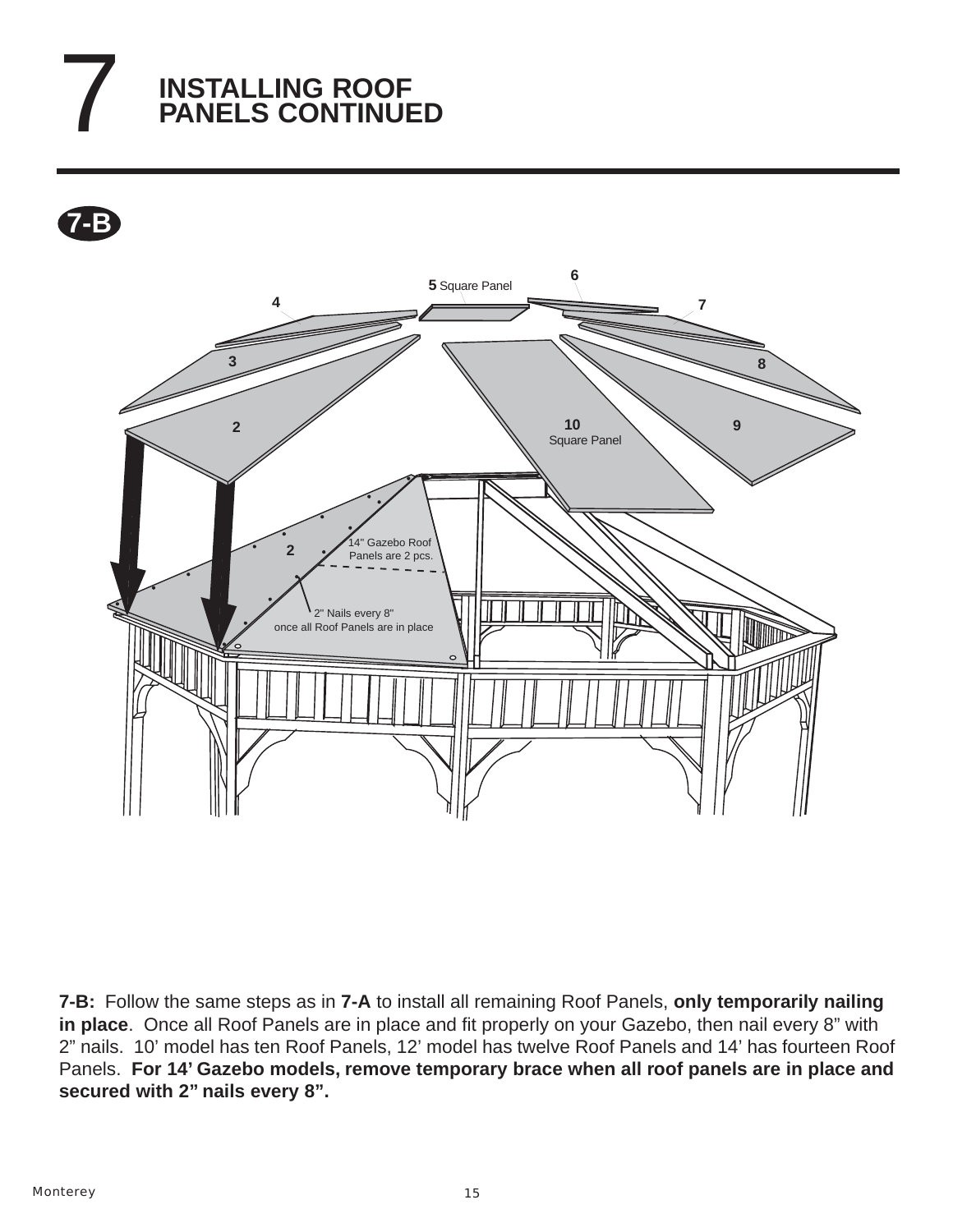

### **PARTS LIST 10' GAZEBO**

❑ 8 pcs. Fascia 5/8" x 3-1/2" x 46-7/8" Plywood ❑ 2 pcs. Fascia 5/8" x 3-1/2" x 44-3/4" Plywood ❑ 10 pcs. Fascia Trim **PARTS LIST 12' GAZEBO** ❑ 10 pcs. Fascia 5/8" x 3-1/2" x 46-3/8" Plywood ❑ 2 pcs. Fascia 5/8" x 3-1/2" x 44-3/4" Plywood ❑ 12 pcs. Fascia Trim

#### **PARTS LIST 14' GAZEBO**

 $\overline{u}$  12 pcs. Fascia 5/8" x 3-1/2" x 46" Plywood ❑ 2 pcs. Fascia 5/8" x 3-1/2" x 44-3/4" Plywood ❑ 14 pcs. Fascia Trim

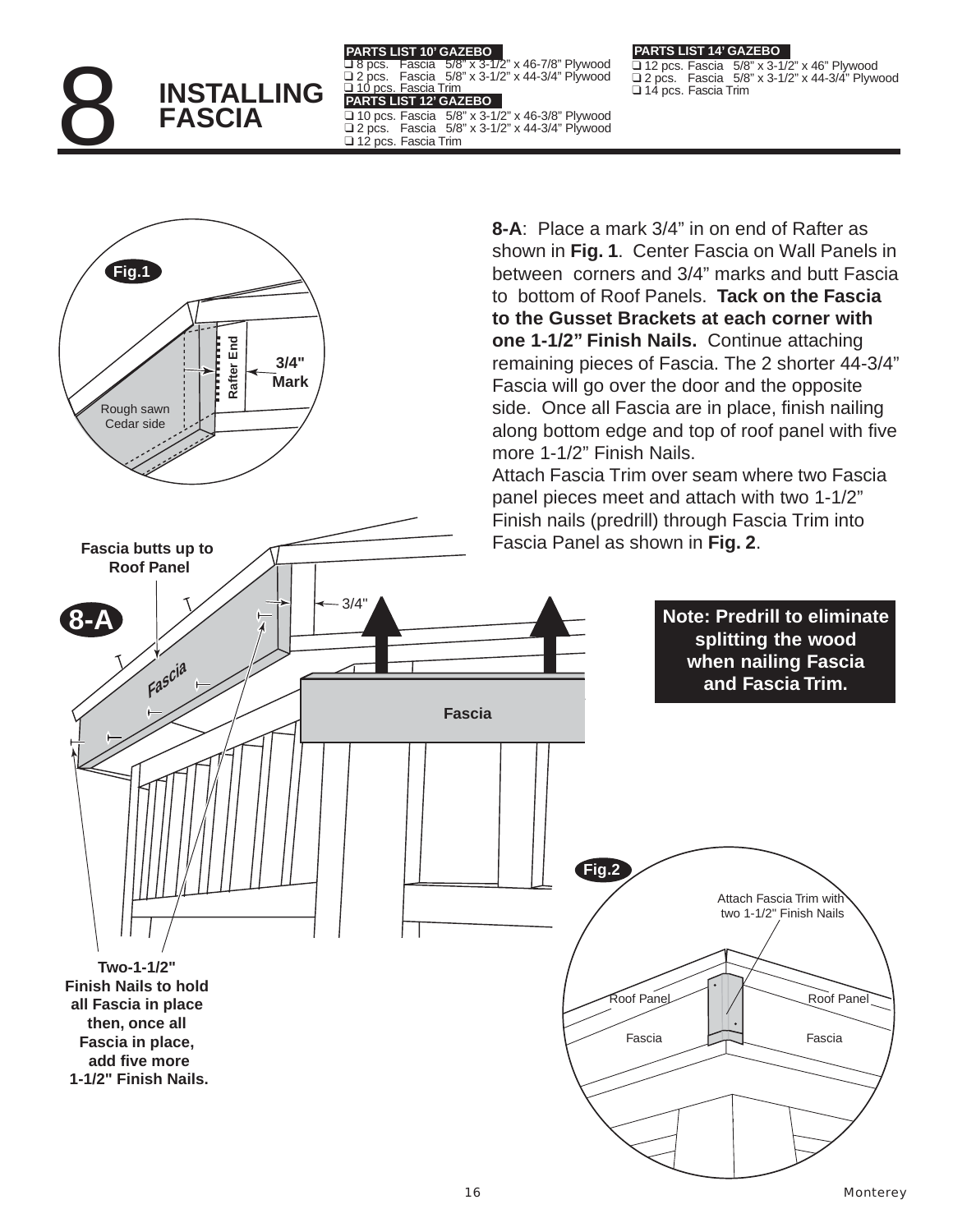

**9-A:** Install Window Sill Plates with ears projecting to the inside of the Gazebo. Attach with (2) 3" screws and (2) 2-1/2" screws as shown in **9-A**.



# **INSTALLING LOWER CORBELS**

**10-A:** Lower Corbels are positioned and attached to wall post and sill as shown. Position 3/4" back from Outside Edge of Sill

Note: If installing sill from optional Screen Kit, Lower Corbels will be flush to outside edge of Sill Plate.

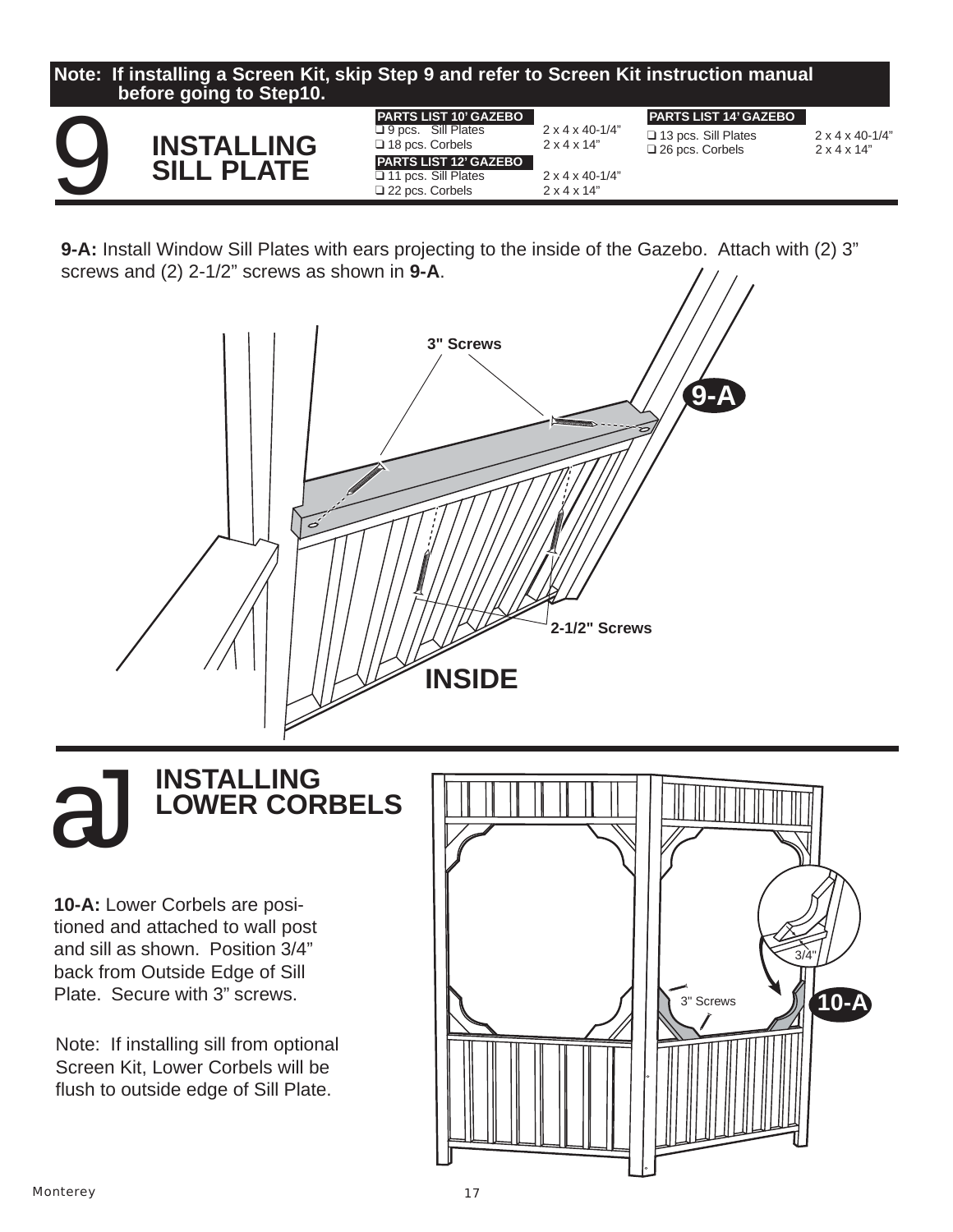

# **AA INSTALLING DRIP EDGE,<br>AND SPINDLE<br>AND SPINDLE SHINGLES, METAL CAP AND SPINDLE**

 $\square$  2 Pcs.

❑ 6 Bundles Shingles (not included) for 10' ❑ 8 Bundles Shingles (not included) for 12' ❑ 10 Bundles Shingles (not included) for 14' ❑ 50 feet Drip Edge (not included) for 10' ❑ 60 feet Drip Edge (not included) for 12' and 14' Metal Oval Cap<br>Finial

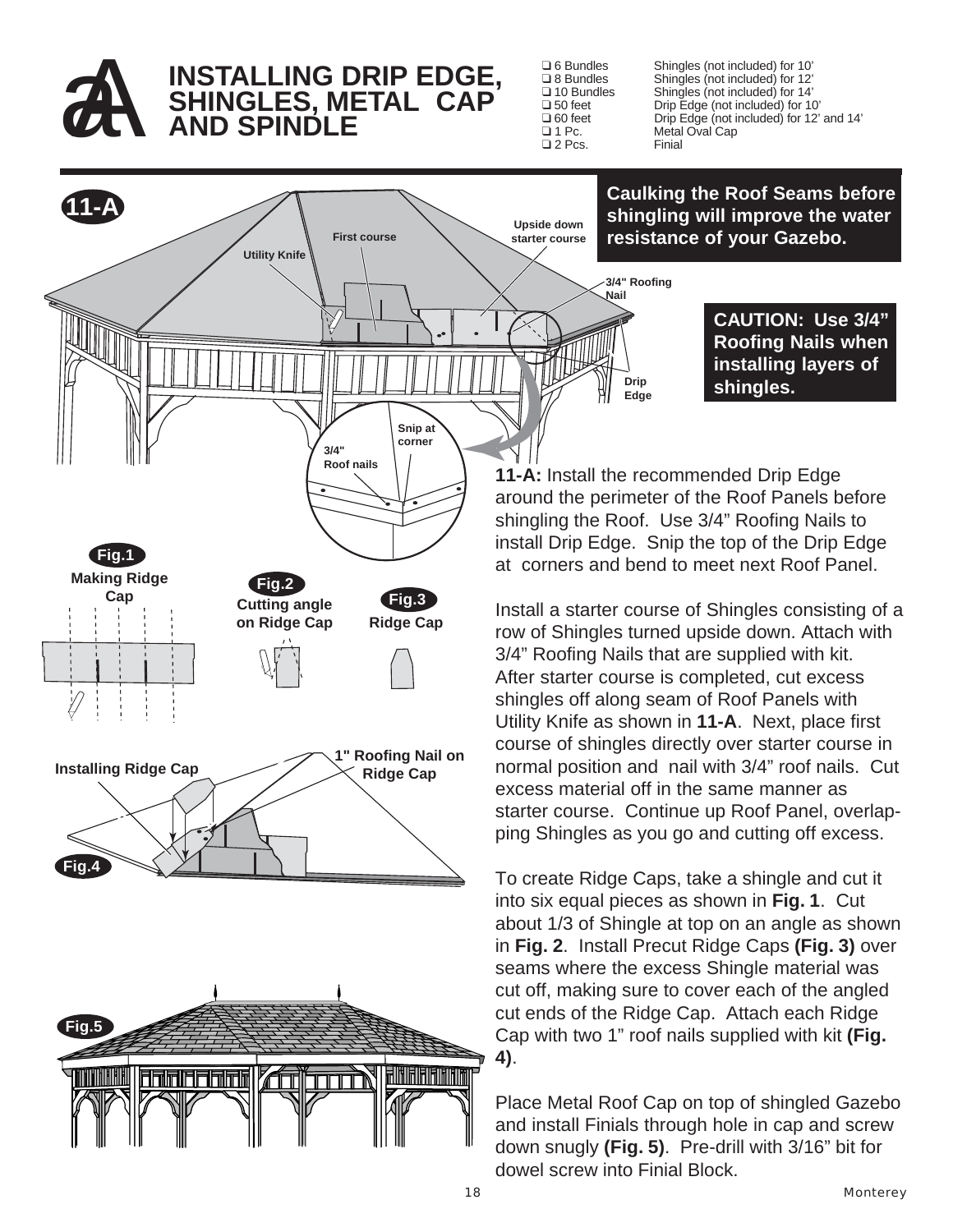Notes: